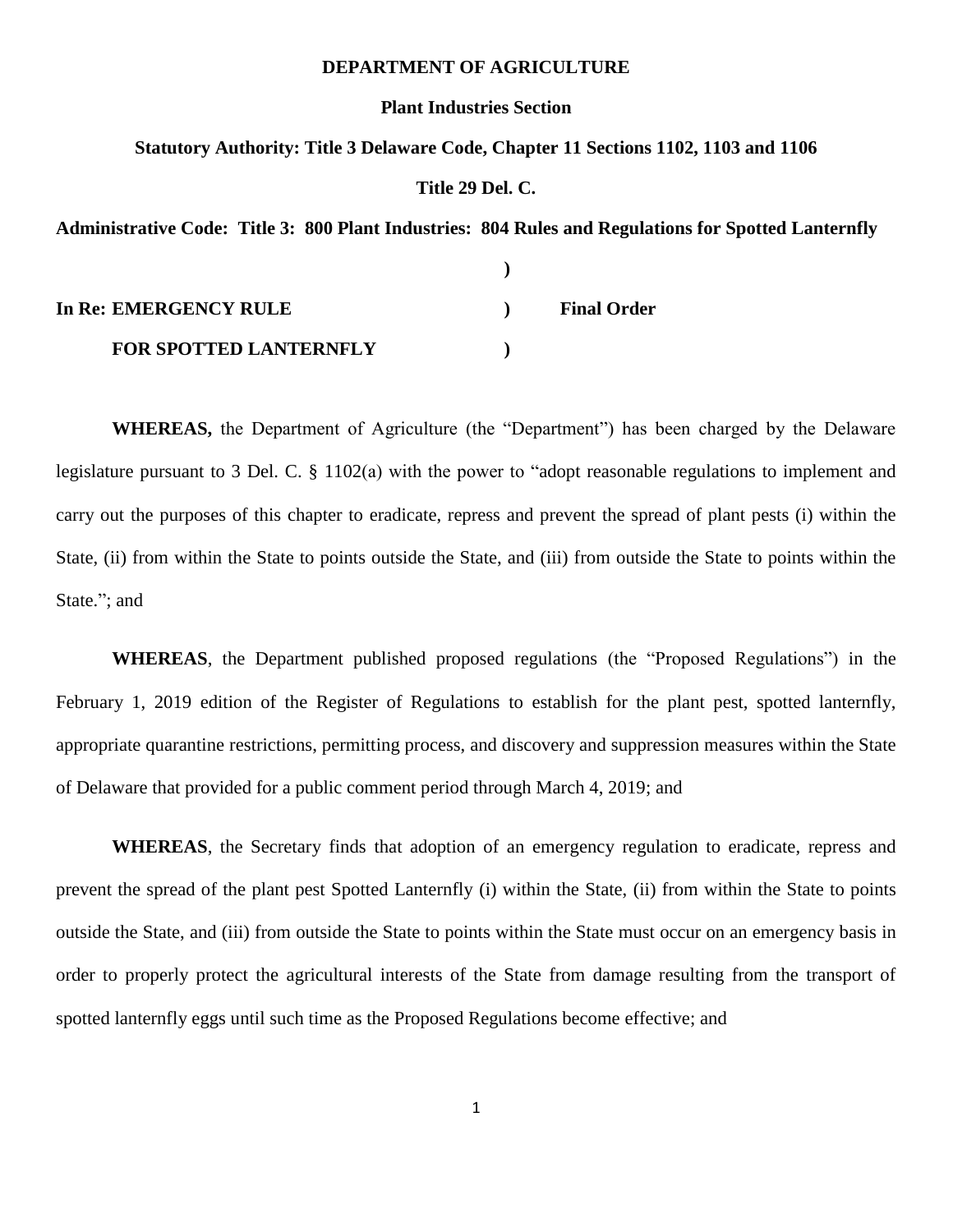**WHEREAS**, the Secretary will accept, consider and respond to petitions by any interested person for the reconsideration or revision of this regulation by addressing the same to the attention of Plant Industries Section, Department of Agriculture, 2320 South DuPont Highway, Dover, Delaware 19901**;** and

**WHEREAS**, in accordance with the provisions of 29 Del. C. § 10119(3), this Order shall be effective for 120 days from the date of execution and may be renewed once for a period not exceeding 60 days**;** and

**WHEREAS**, a copy of this Order will be submitted to the Registrar for publication in the next issue of the Delaware Register of Regulations.

**NOW, THEREFORE, IT IS ORDERED** this 28th day of February, 2019 that the following "Rules and Regulations for Spotted Lanternfly" shall take effect immediately.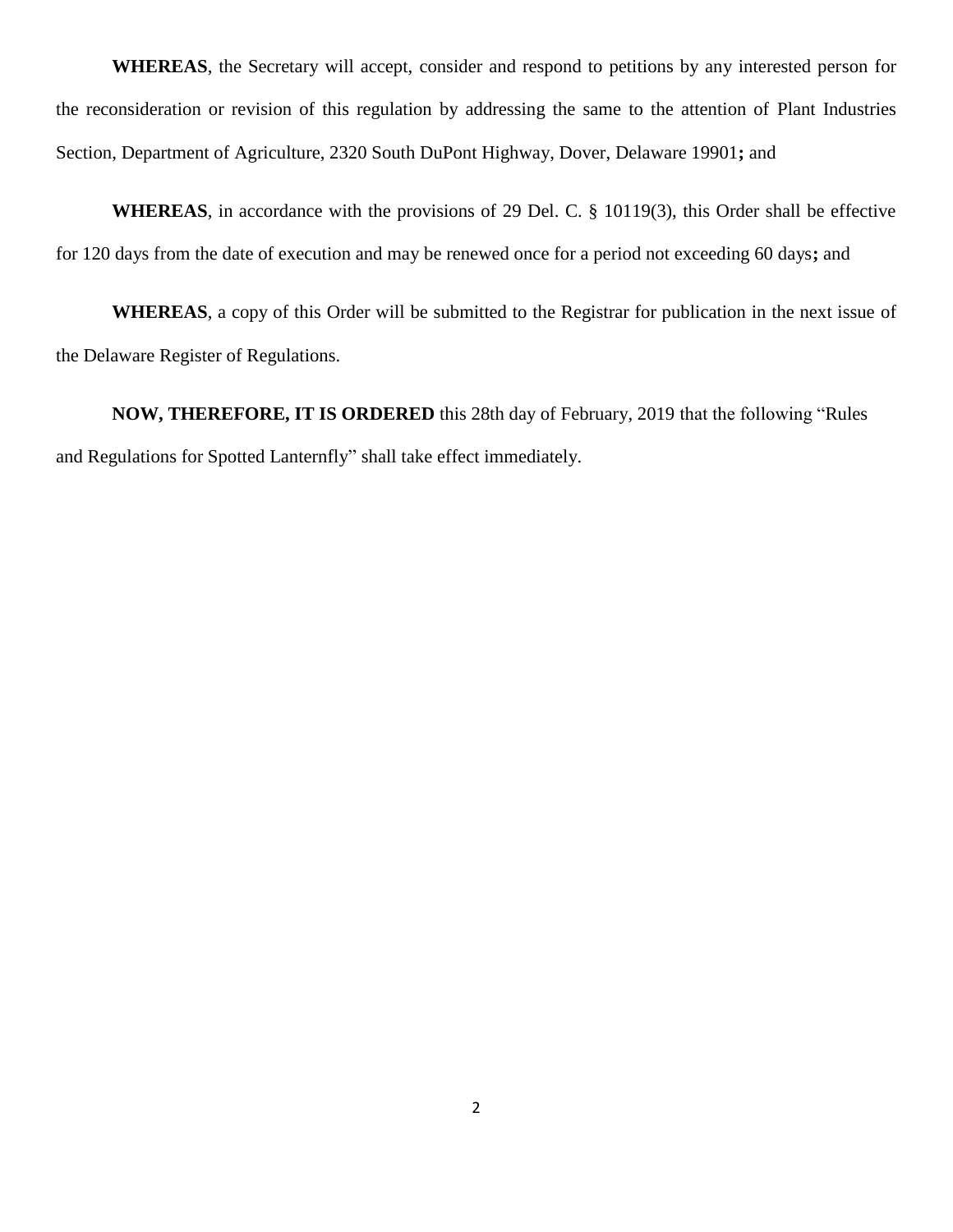## **804 Rules and Regulations for Spotted Lanternfly**

## **1.0 Authority**

These regulations are promulgated pursuant to the authority of Sections 1102, 1103 and 1106 of Title 3 of the Delaware Code.

## **2.0 Purpose**

- 2.1 Spotted Lanternfly, *Lycorma delicatula,* is a new pest to the United States and has been detected in Delaware. This is a dangerous insect to forests, ornamental trees, orchards, and grapes and is not native to Delaware or the United States. It is not yet widely prevalent or distributed within or throughout Delaware, but it has been found in numerous locations since its first appearance in Delaware in 2017.
- 2.2 The Spotted Lanternfly has been determined by the Department to be dangerous and destructive to the agriculture, horticulture, and forests of the State of Delaware and is hereby declared a "dangerously injurious plant pest." Therefore, the importation of any living life stage of the Spotted Lanternfly and Regulated Articles that may carry or spread the pest is prohibited except as outlined in this regulation.
- 2.3 These regulations govern the establishment of quarantine restrictions, permitting process, and discovery and suppression of the plant pest, Spotted Lanternfly, within the State of Delaware. The Plant Industries Administrator or designee shall have the authority to administer these regulations and shall be solely responsible for making the determinations required herein. These regulations have been developed to eradicate, repress, and prevent the spread of the plant pest, Spotted Lanternfly, (i) within the State, (ii) from within the State to points outside the State, and (iii) from outside the State to points within the State.

## **3.0 Definitions**

**3.1** The following words and terms, when used in this regulation, have the following meaning unless the context clearly indicates otherwise:

**"Control (of a pest)"** means to curb or hold in check and includes, but is not limited to, abatement, containment, eradication, extermination or suppression.

**"Dangerously injurious plant pest"** means a plant pest that constitutes a significant threat to the agricultural, forest or horticultural interests of this State, or the State's general environmental quality.

**"Department"** means the State of Delaware Department of Agriculture and includes, but is not limited to, its officers, inspectors, employees, agents, or representatives.

**"Designated employee"** means the owner, manager, supervisor, or other person with authority to bind the entity and train other employees.

**"Designee"** means the person designated by the Plant Industries Administrator to act on their behalf.

**"Eradicate"** means the elimination or removal of a pest from a defined geographic area. **"Living Life Stage"** means the entire life stage of the Spotted Lanternfly, including, but not limited to, adults, nymphs, or viable egg mass of Spotted Lanternfly.

**"Person"** means any individual, family, group, firm, association, business, company, corporation, entity or organization.

**"Pest"** means any biotic agent that is known to cause damage or harm to agriculture or the environment.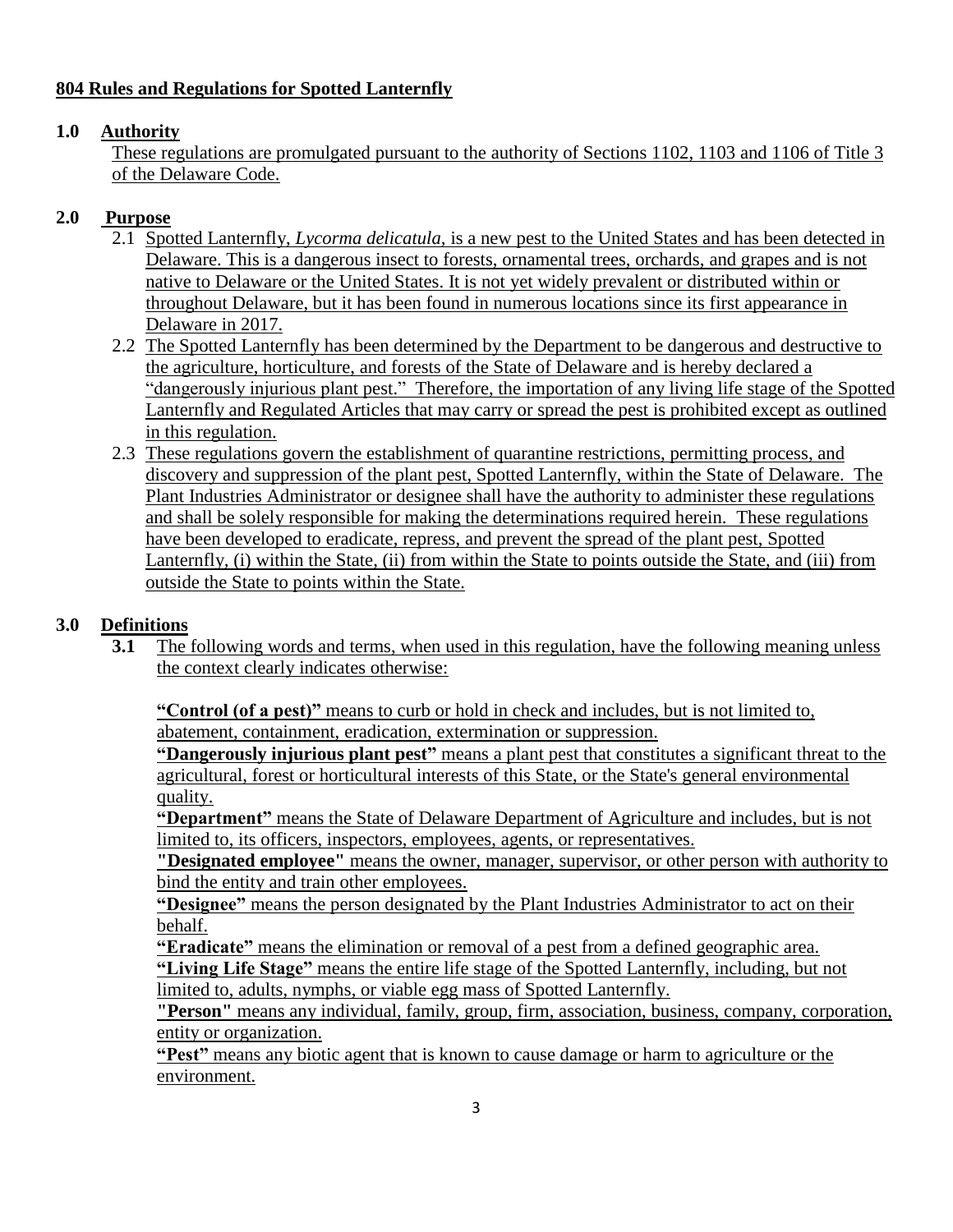**"Plant"** means all plant parts, including whole plants, roots, scions, seeds and/or cuttings.

"**Plant Pest"** means, but is not limited to, any pest of plants, agricultural commodities, crop seed, farm products, horticultural products, nursery stock or noncultivated plants. This includes, but is not limited to, insects, snails, nematodes, fungi, viruses, bacterium, microorganisms, mycoplasmalike organisms, weeds, plants or parasitic higher plants.

**"Regulated Articles"** means the plant pest Spotted Lanternfly, along with any material or object that may carry or spread the Spotted Lanternfly as provided in subsection (5.1) of these regulations.

**"Spotted Lanternfly"** means the invasive insect having scientific name *Lycorma delicatula.*

## **4.0 Quarantine**

- **4.1** A Spotted Lanternfly quarantine is established in order to control the spread of the dangerously injurious insect, the Spotted Lanternfly, a menace to the State's agricultural industries, environment, and residential areas of Delaware, the following Delaware counties and/or zip code areas are hereby quarantined in their entirety:
	- 4.1.1 Following zip code areas in New Castle County: 19702, 19703, 19707, 19711, 19801, 19802, 19803, 19805, 19807, 19809, and 19810.
- **4.2** The Plant Industries Administrator or designee shall have the authority to designate any nonquarantined area in Delaware as a quarantined area, if the Administrator has reason to believe that the Spotted Lanternfly is present based on positive confirmation of any living life stage of this insect by the Department, or by agents of the USDA APHIS.
- **4.3** The purpose of this quarantine is as follows:
	- 4.3.1 To establish provisions to control and eradicate the plant pest Spotted Lanternfly.
	- 4.3.2 To establish requirements and parameters under which individuals and persons may move Regulated Articles within and from the areas covered by this quarantine, and any future added areas.
	- 4.3.3 To establish treatment provisions for all properties within the area subject to this quarantine, and any future added areas.

### **5.0 Regulated Articles and Limitations Imposed**.

- **5.1** The plant pest Spotted Lanternfly and its eggs and nymphs can exist on and be spread through conveyance of any object to which it may attach are considered Regulated Articles under these Regulations. Regulated Articles may not be moved out of or within the quarantined area except in accordance with Section 6.0 of these regulations. The following list provides examples of Regulated Articles, but is not an all-inclusive list. Any object capable of carrying the plant pest, Spotted Lanternfly, shall be considered a Regulated Article under these Regulations:
	- 5.1.1 Any living life stage of the Spotted Lanternfly.
	- 5.1.2 Plants and plant parts: This shall include, but is not limited to, all live or dead trees, nursery stock, budwood, green lumber, firewood, logs, perennial plants, garden plants and produce, stumps, roots, branches, mulch, composted and uncomposted chips, bark, and yard waste.
	- 5.1.3 Outdoor industrial and construction materials and equipment, concrete barriers or structures, stone, quarry material, ornamental stone or concrete, construction, landscaping and remodeling waste.
	- 5.1.4 Packing materials, such as wood crates or boxes.
	- 5.1.5 Outdoor household articles including recreational vehicles, lawn tractors and mowers, mower decks, grills, grill and furniture covers, tarps, mobile homes, tile, stone, deck boards, mobile fire pits, any equipment, trucks or vehicles not stored indoors.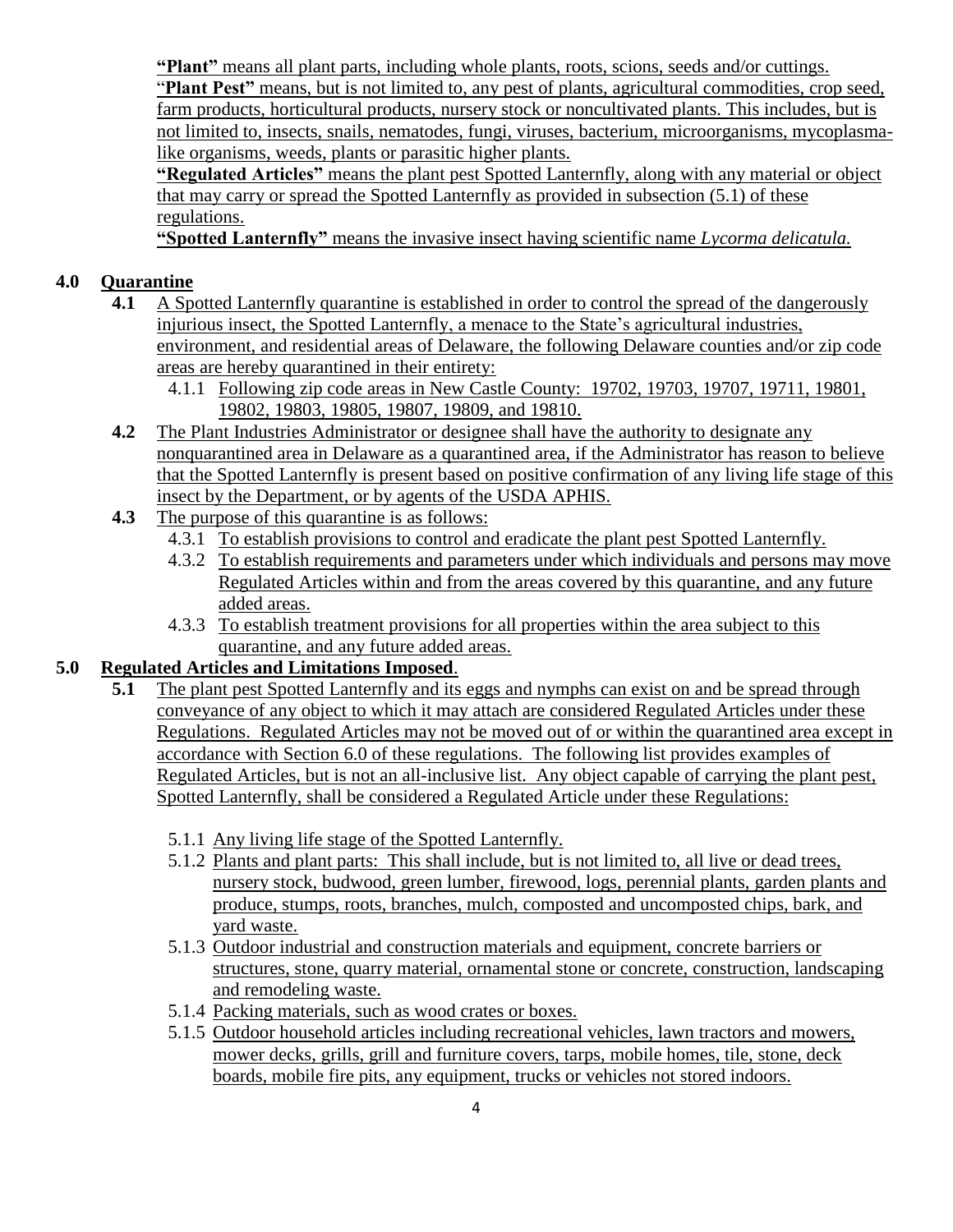- 5.1.6 Conveyances of any type, whether utilized for movement of the materials previously listed or personal use, and any trailers, wagons or other equipment attached thereto.
- 5.1.7 Any other article, materials or means of conveyance when it is determined by an inspector to present a risk of spread of any life stage of Spotted Lanternfly.

## **6.0 Requirements for Movement of Regulated Articles Within or From a Quarantined Area**

- **6.1** Individuals not conducting business, referred to as general members of the public, are not permitted to move Regulated Articles within or from the quarantine area without a checklist issued by the Department. Regulated articles include any vehicle or conveyance. The valid signed checklist shall accompany the Regulated Articles. The checklist is available from the Department's website and is to be completed by the individual seeking to move Regulated Articles.
- **6.2** A permit is required for any Person conducting business requiring the movement of any Regulated Article within or from the quarantine area.
	- 6.2.1 The movement of Regulated Articles without a Permit is prohibited. A person conducting business may not move any Regulated Article within or from the quarantine area without a Permit.
	- 6.2.2 Permit Process and Requirements. A Person required to obtain a permit for movement of Regulated Articles within or from the quarantine area shall comply with the following:
		- 6.2.2.1 Designated employees shall take training provided by the Department, University of Delaware Cooperative Extension, reciprocating state programs, or others, who have completed a Train the Trainer course approved by the Department. Designated employees shall have passed an examination, administered by an employee or agent of the Department, demonstrating they have an understanding and knowledge of the pest and of the procedures necessary to prevent the spread of the pest.
		- 6.2.2.2 Upon successful completion of the training and passing the required test, the designated employee shall be responsible for training other employees of that entity and documenting such training. Multiple employees in a business may take the training and examination if the business deems that necessary to build sufficient training capacity within their organization.
		- 6.2.2.3 In conjunction with taking the examination, the designated employee shall record, preserve, maintain and provide to the Department as needed, at a minimum, the following information:
			- 6.2.2.3.1 The name, telephone number, and e-mail address of the designated employee taking the required test.
			- 6.2.2.3.2 The legal name, address, business telephone number, and e-mail address of the business location or locations operating within the quarantine.
			- 6.2.2.3.3 The number of vehicles and conveyances utilized.
			- 6.2.2.3.4 An attestation that the permit holder shall comply with all requirements of this Regulation.
		- 6.2.2.4 Any employee responsible for driving any vehicle or conveyance, or handling, shipping, packaging or loading any Regulated Article shall be trained by a designated employee who has taken the training, and passed the exam.
		- 6.2.2.5 All Regulated Articles, including conveyances and vehicles, shall be inspected and all egg masses and other life stages of the Spotted Lanternfly shall be removed and destroyed prior to movement within or out of the quarantine area. A record of such inspection shall be kept and recorded.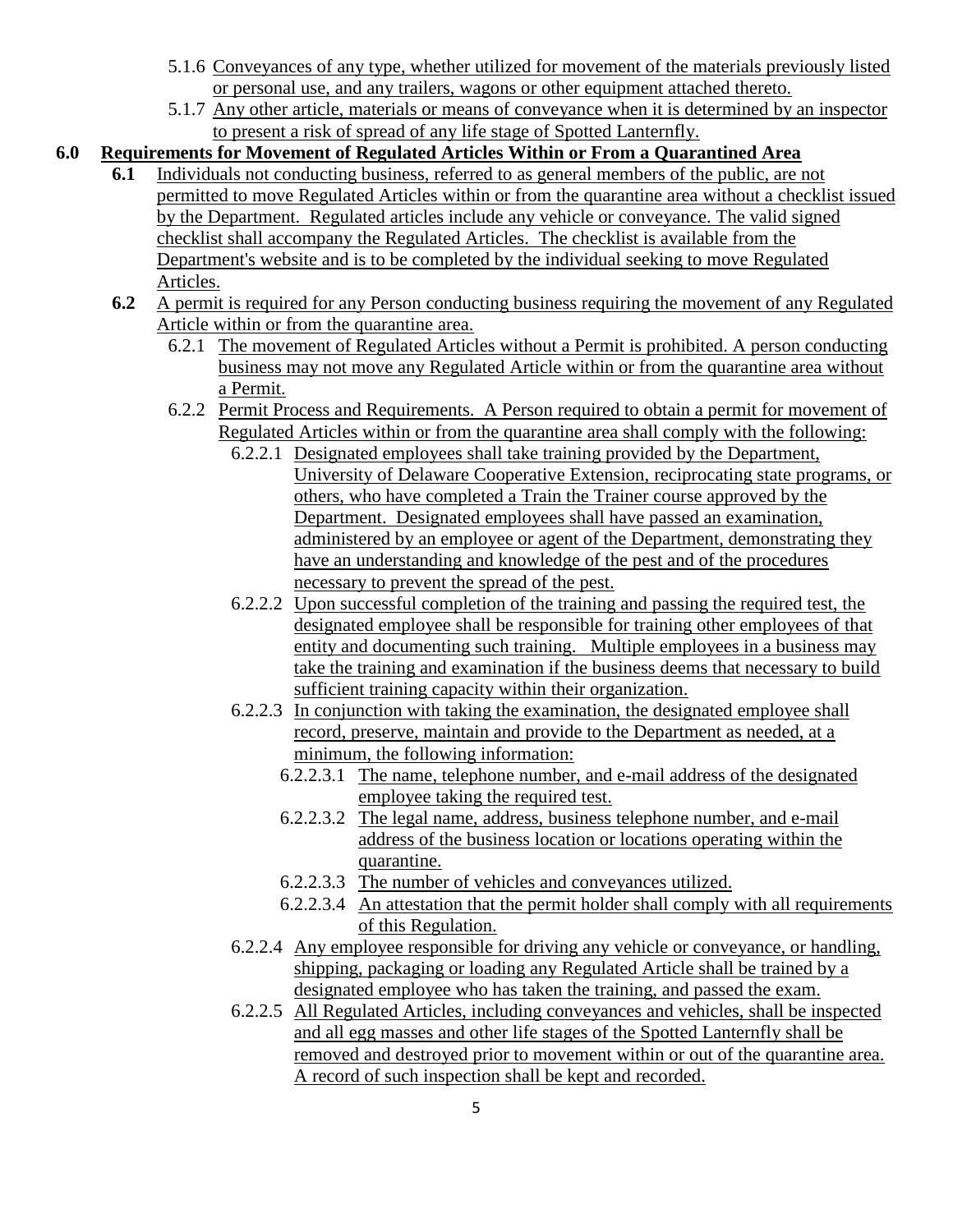- 6.2.2.6 Regulated articles, other than the vehicles and conveyances themselves, shall be packaged and safeguarded sufficiently, such as within a closed container, shrink wrap, tight tarp or similar covering, to maintain isolation from the environment during storage or transportation.
- 6.2.2.7 Any stage of living life cycle of the insect, Spotted Lanternfly, found during any inspection shall remain within the quarantine area, be placed in a separate area away from other Regulated Articles, and shall be processed, treated, burned, or buried, in accordance with all federal, state or local laws. Final disposal of Regulated Articles shall be in a manner that does not leave material that may be infected or allow movement of the Spotted Lanternfly.
- 6.2.2.8 The Department may request in writing, additional information from the permit holder, for the purpose of evaluating the potential risk to the State.

# **7.0 Issuance of Permit**

- **7.1** Until the Department develops a permitting issuing process, submission to the Department of a valid permit issued by the Pennsylvania Department of Agriculture, or any other State issuing such permit for the Spotted Lanternfly, will be accepted in satisfaction of the elements required in subsection (6.2) above.
- **7.2** Upon receipt of all required information as outlined in subsection (6.2.2.3) above, and the successful completion of the training and testing requirements of this quarantine, the Department will:
	- 7.2.1 Issue a permit to the person that has successfully completed the testing and training, with sufficient copies to display in each business location and vehicle or conveyance.
	- 7.2.2 Authorize any designated employee compliant with subsection (6.2.2.1), and issued a permit in accordance with the provisions of this quarantine, to train other employees of the business or entity.
- **7.3** Maintenance of Permit
	- 7.3.1 Permits shall be valid for one year from the date of issuance, with extensions permissible upon notice by the Department. A permit shall be required until such time as the quarantine is rescinded by the Department.
	- 7.3.2 A permit holder shall, prior to or immediately upon a change of information, provide the Department with notice of and describe any change to permit information previously submitted.
- **7.4** Display of Permit and Certificate
	- 7.4.1 The permit issued to the person, business or other entity shall be displayed in a visible and conspicuous place at each business, entity, or individual location to which it was issued. A permit issued by the Department shall be placed in each vehicle or conveyance when being operated.
	- 7.4.2 Subcontractors and Agents
		- 7.4.2.1 A person required to have a permit shall assure any subcontractor or agent of that person has also obtained the proper permit and training as applicable, prior to subcontracting with that person or allowing that person to act as a subcontractor or an agent, for activity within the quarantine area.

## **8.0 Other Movement Provisions**

**8.1** A Regulated Article, including any vehicle or conveyance, may be shipped through the quarantine area if the Regulated Article and the vehicle and conveyance originates outside the quarantine area and all the following criteria are met: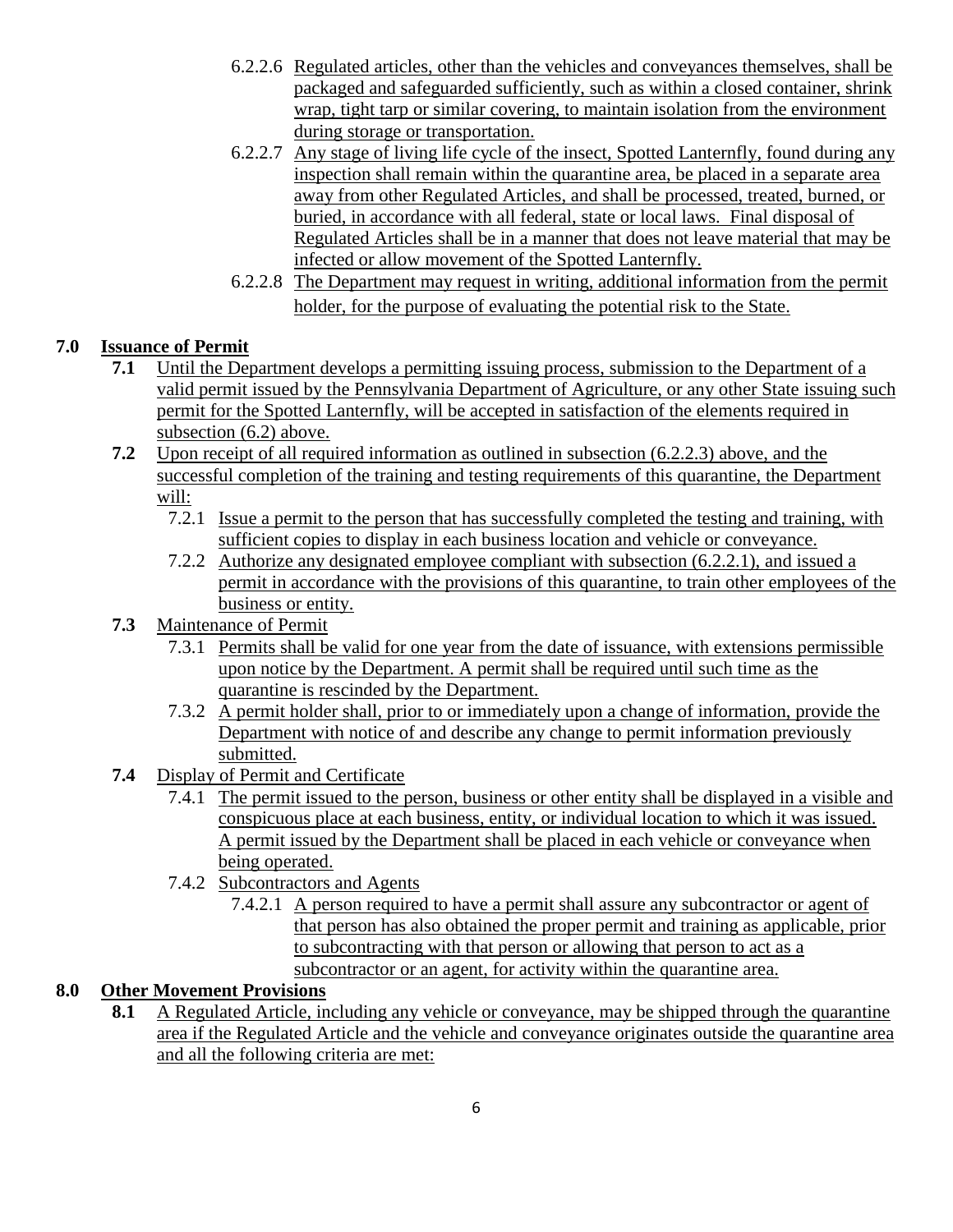- 8.1.1 The points of origin and destination are outside of the quarantine area established by the Department, and are indicated on a waybill accompanying the Regulated Article.
- 8.1.2 No point of origin is within an area of the State where the presence of the Spotted Lanternfly has been confirmed by a federal, state, or other regulatory agency.
- 8.1.3 If moving during the period of April through December, the Regulated Article is moved into the quarantine area in an enclosed vehicle or conveyance or is completely covered, such as by a tarp or full shrink wrapping, to prevent exposure to the Spotted Lanternfly. The covering must be kept on the Regulated Article until leaving the quarantine area and thereafter be inspected, decontaminated, or destroyed.
- 8.1.4 The Regulated Article, including the vehicle and conveyance, is moved directly through the quarantine area without stopping (except for refueling, traffic control devices, or emergency conditions) and has been stored, packed, or handled only at locations outside the quarantine area.
- **8.2** If any other area inside or outside of this State is determined by a federal, state or other regulatory agency to have the Spotted Lanternfly present, movement from that area into the State shall require a permit issued either under the provisions of these Regulations, Department approved permitting process or other program carried out by the State of origin.

## **9.0 Discovery and Suppression of Spotted Lanternfly**

**9.1** In order to prevent the introduction of or to control Spotted Lanternfly, the Department shall seek out this dangerously injurious plant pest within the State, issue orders for control measures it deems necessary, and apply regulatory provisions of Title 3, Chapter 11, §1103 of the Delaware Code.

# **10.0 Recordkeeping**

- **10.1** Documentation of required inspections and compliance measures taken when shipping Regulated Articles, including vehicles and conveyances within or from the quarantine area, shall be kept by each individual, employee or person conducting activity within the quarantine area. These inspection records shall include recording of any living life stage finds and method utilized for destruction of the Spotted Lanternfly.
- **10.2** Documentation shall be kept listing each individual trained as a designated employee as set forth in subsection (6.2.2).
- **10.3** Incoming and outgoing shipment records are to detail the kind and quantity of Regulated Article shipped, shipper name, date of shipment, source or destination information, and corresponding inspection treatment and mitigation records.
- **10.4** Inspection, treatment and mitigation records, including dates and outcomes, shall be kept in accordance with this section.
- **10.5** Records are to be maintained for a minimum of two (2) years with copies provided to the Department upon request.

## **11.0 Violations**

- **11.1** In accordance with the provision of 3 Del. C. §1108, and 3 Del. C. §1110, it shall be unlawful to violate or fail to comply with any provisions of these regulations and the person charged with a violation of these regulations shall be assessed a civil penalty, in accordance with 3 Del. C. §1110.
- **11.2** Revocation of a Permit: Any permit may be canceled orally or in writing by the Department whenever the Department determines that the holder of the permit has not complied with a provision of these regulations or permit requirements in Sections 6.0 and 7.0. If the cancellation is oral, the cancellation will become effective immediately, and the cancellation and the reasons for the cancellation will be confirmed in writing as soon as circumstances allow.